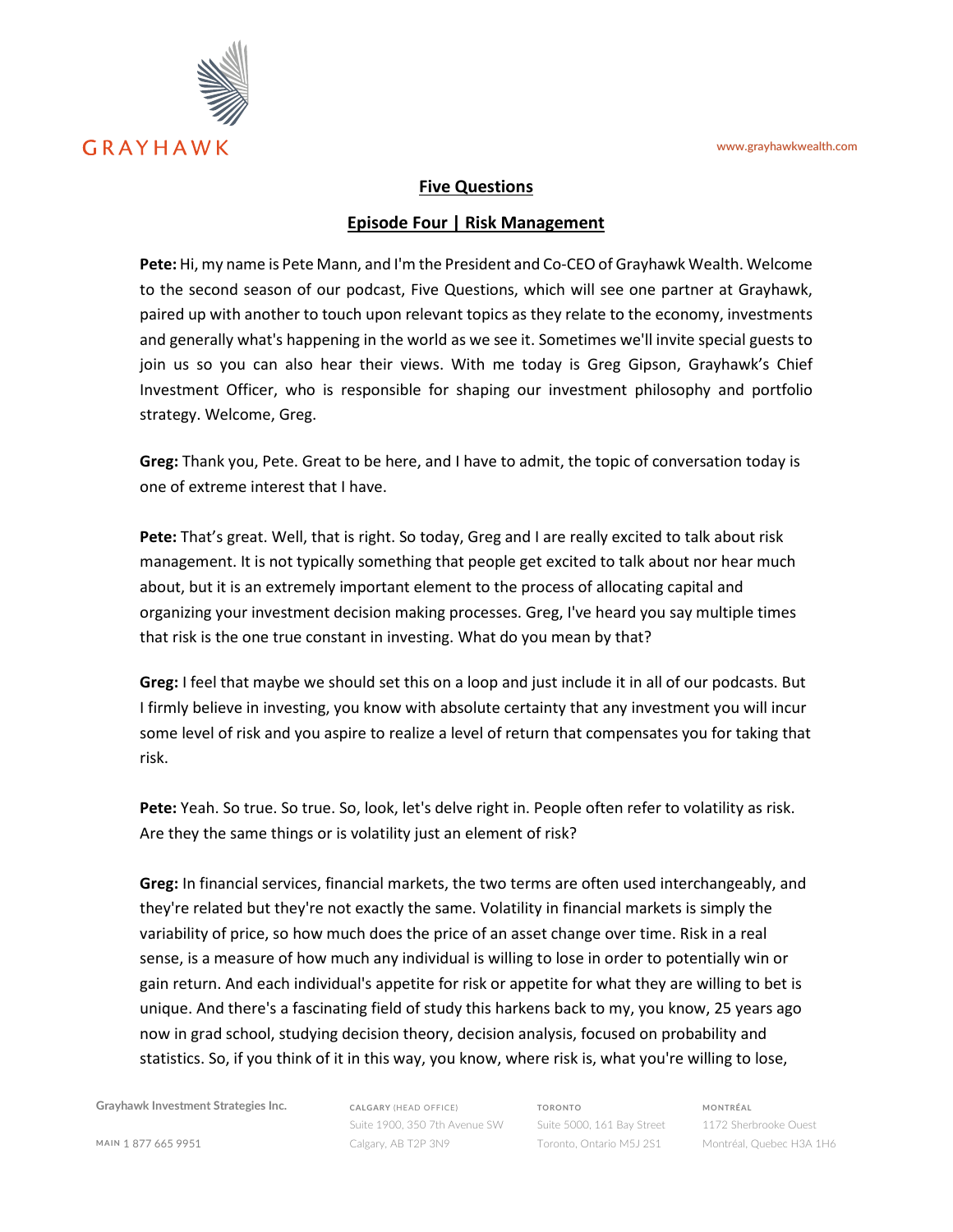any time you make an investment in reality, the risk is you could lose everything. Through the life of that investment, you realize some level of variability of returns for which you aspire to be compensated for in the form of return and there are very different concepts applied to public markets and private markets. So, if you think of the example of private markets, and we've spoken about this before, where the level of volatility or price variability is lower than public markets, in reality, your risk or what you could lose can be much higher. In some ways, volatility is the path that you take. Return is where you want to get to, risk is having the wheels fall off the car when you're on the journey.

**Pete:** You know, it's interesting Greg, one of my mentors used to always say to me, investing is about probabilistic risk reward using partial information. So, a lot of what you're referring to, you never actually get to see the full page. The amount of work that you can do determines how much of the page you either are given or can see. But ultimately, there is always some component of the decision-making process that that holds risk. And so invariably, as you said, the basis can be that you could lose everything, but the work itself and the probability set allows for a much greater sense of comfort as it comes to deploying capital in terms of risk. So, Greg, maybe moving on just a little bit. What do you wish people better understood about risk management and maybe some of the elements that make it optimize?

**Greg:** First and foremost, in investing, it's always important to remember that there is no free lunch. So, if something seems too good to be true, it probably is, or it's merely being explained in a way that makes it look better. So, there is honesty and then there is distrust and there's shades of gray in the middle. And so, when you think about how investments are also often presented, there's all these fancy ratios, but what you're really doing, what investing really is, if you break it down to its, you know, principal component, it is buying return for a unit of risk. So how much return are you compensated for, for taking a level of risk. Those ratios are ways of getting to that objective, but there are many ways to make those numbers look better than they are.

**Pete:** Sure. You know, it's so interesting because you see people all the time refer to returns in almost their absolute state. And one of the things that I know you and I both see on a very common occurrence is that they believe that all returns are made equal, essentially comparing what we might do to construct a portfolio versus something that is constructed completely differently, generating a higher or lower return. And the fact of the matter is, is that these pieces, the element of depth of understanding is so essential to being able to make better capital allocation decisions. And quite often it's hard to make that discussion point relevant for people because it's not how they think about things. As you always talk about, they think in return space, not in risk space and return space for most people, is this absolute number. This is what I earned and how they got there is almost irrelevant. So, Greg, one of the most common forms of risk that people often refer to, especially in this day and age, is FOMO or the fear of missing out. We know it's certainly not exclusive to investing, but could you describe a little bit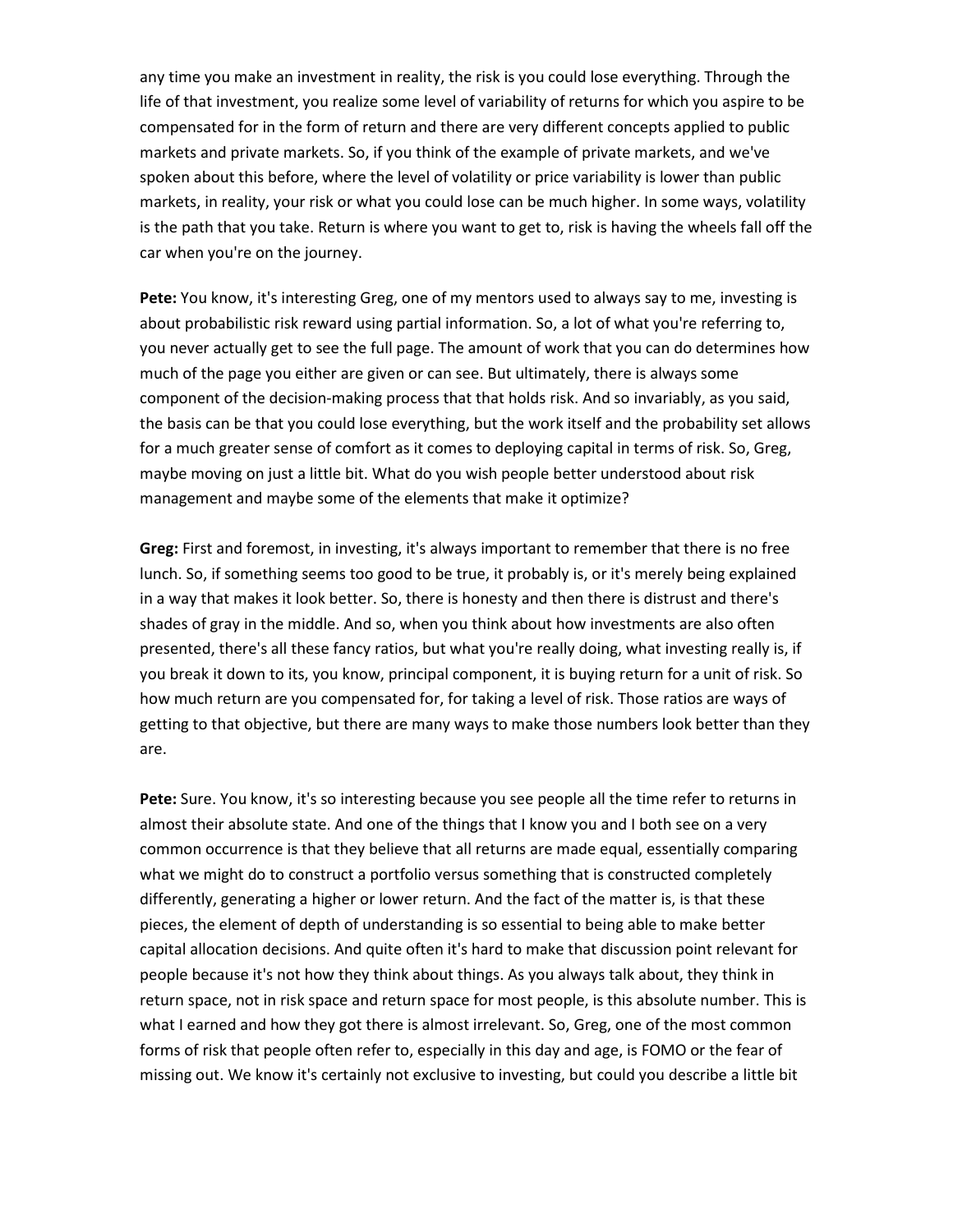**Greg:** There's never a dearth of acronyms to simplify very complex decision making. And when you think of FOMO or fear of missing out from a financial market sense, it's really a measure of momentum and even outside of financial markets, it's really a measure of momentum. And when you think about that, you know, how does that impact people psychologically? It really fits into what we would classify as an opportunity cost, so the cost of not being involved. So, psychology basically fear of missing out or FOMO makes one feel like they're losing money. For long term investors, the short-term fear of missing out short term momentum trades really is less of an issue. And most academic papers and of course, we always reference the academics who are always accurate in what they espouse. Multiple academic papers have pointed out that what's important is time in the market and not timing the market. The real challenge that investors face is when they chase returns, because if they chase them on the way up, they're more than likely to chase them on the way down.

**Pete**: Thanks very much for that, Greg. I'd love to talk a little bit about what often feels like quite a technical term, but risk budgeting. Maybe you could talk a little bit about what risk budgeting is and how is it determined and monitored.

**Greg:** Well budgeting is an interesting concept, and often you'll hear that it's a, quote, new concept when in reality it's not. So, think about back to our first podcast this season when we spoke about, you know, capital allocation versus risk allocation and how that can really determine how you construct a portfolio. So, when you look at risk budgeting, what is it? Well, it's really a means of allocating dollars or allocating capital based on the volatility of an investment rather than a static percentage of assets in a portfolio. Where it becomes a bit more complex, which is why I find it super interesting, is there's much more complexity, much more mathematical complexity when you allocate based on risk rather than on dollars. And the reason that is, is that thinking in dollar space is very easy. So, you just take a percentage of your dollars, throw it in investment, call it a day. It's a linear or a straight-line allocation of capital. Risk is nonlinear. And from a behavioral perspective, a psychological perspective, it can be very challenging to think in non-linear space because while dollars are constant, percentages are constant, volatility, and here we get to throw out fancy terms like time varying or volatility clouds but volatility changes over time, which means how you allocate dollars in a risk budgeting perspective is time varying or changes over time based on the variability or volatility of the prices of the underlying investments.

**Pete**: Okay, Greg, our final question of the day. What is the most common risk that people overlook in investing in an everyday life? That would be the first part of it. And then maybe why don't you touch on, as we all have, what would be one or two of your biases as it relates to risk and investing?